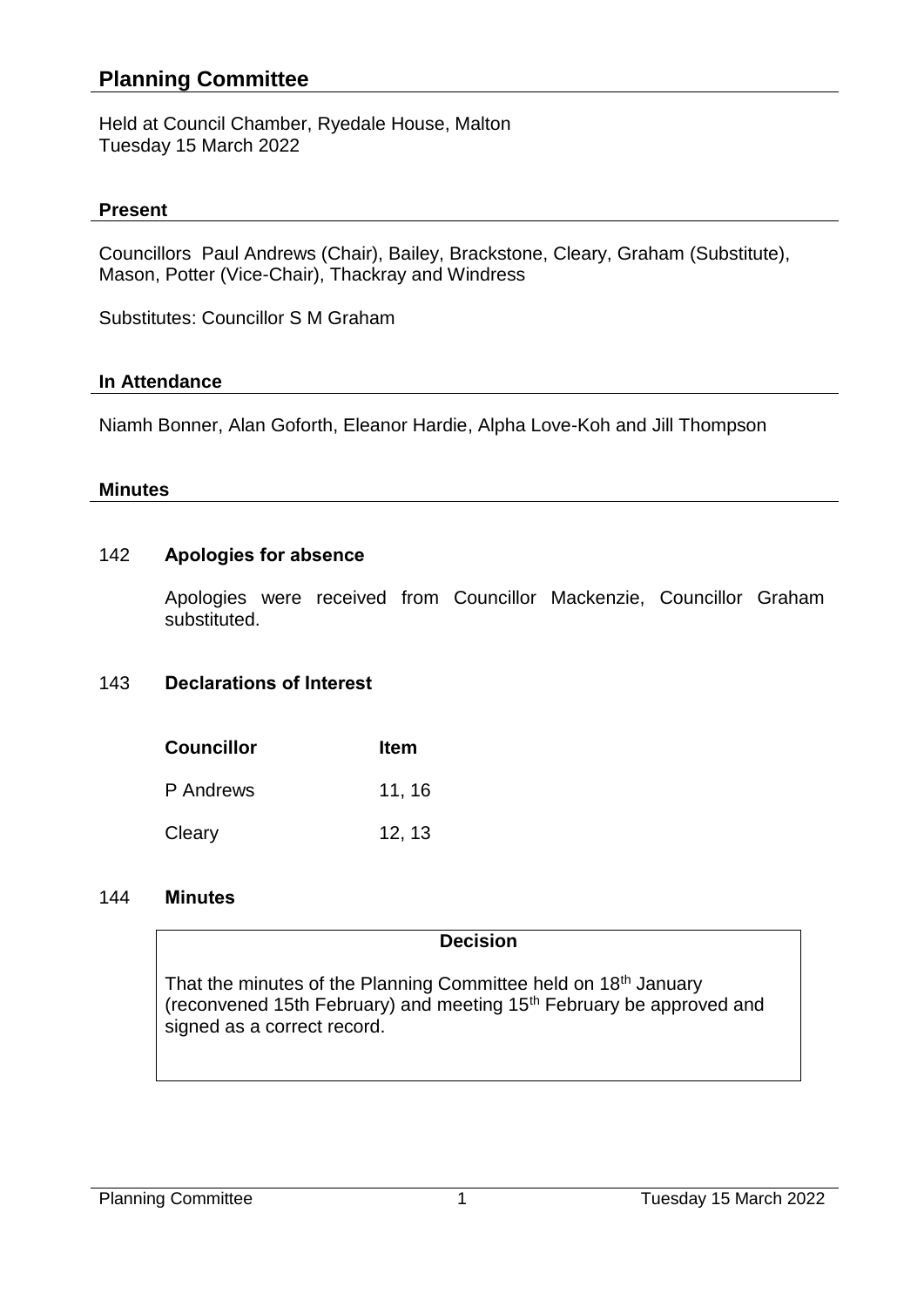# 145 **Urgent Business**

Councillor Andrews requested for the Local Plan Working Party minutes to be reported to future Planning Committees which was agreed by Officers

# 146 **Schedule of Items to be determined by the Committee**

The Service Manager Planning and Development submitted a list (previously circulated) of the applications for planning permission with recommendations thereon

# 147 **20/00328/FUL - The Basement The Cornmill Railway Street Malton**

### **Decision**

**PERMISSION GRANTED –** Conditional Approval as recommended subject to an additional Condition and Informative.

Voting Record 9 For 0 Against 0 Abstentions

# 148 **21/00963/HOUSE - 10 Hungate Pickering**

### **Decision**

**PERMISSION GRANTED –** Conditional Approval as recommended.

Voting Record 9 For 0 Against 0 Abstentions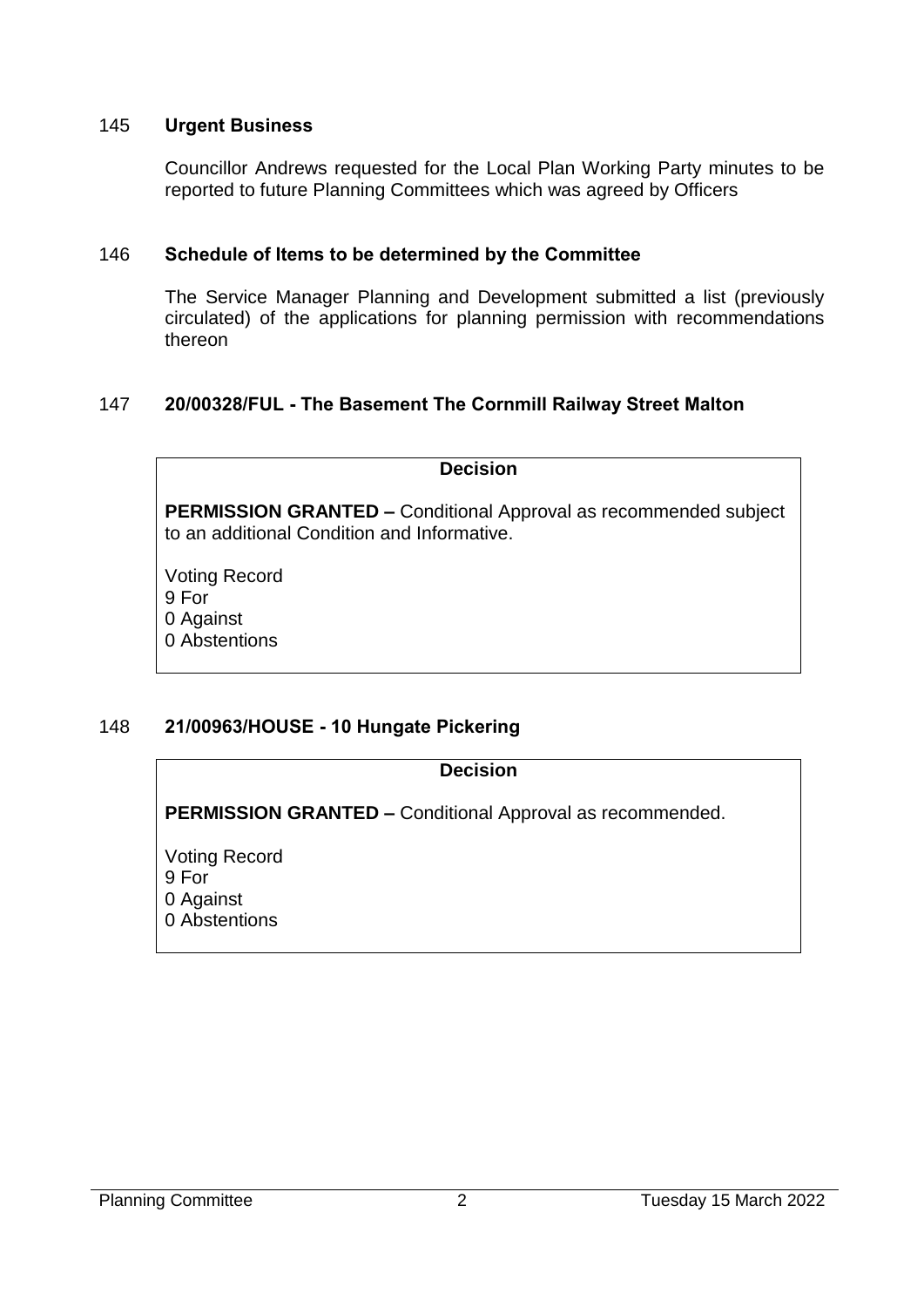### 149 **21/01443/MFUL - Fox Hill Touring Caravan And Camping Site Claxton To Harton Lodge Road Claxton Malton**

#### **Decision**

**PERMISSION GRANTED –** Conditional Approval as recommended.

Voting Record 9 For 0 Against 0 Abstentions

# 150 **21/01496/FUL - Laburnum Cottage West End Sheriff Hutton**

#### **Decision**

**PERMISSION GRANTED –** Conditional Approval as recommended with the omission of the Condition restricting the number of workshop sessions.

Voting Record 9 For 0 Against 0 Abstentions

# 151 **21/00794/73 - Forge Cottages Barugh Lane Great Barugh Malton**

#### **Decision**

**DEFFERED – at Members request to allow the applicant the opportunity to consider scheme viability**

Voting Record 6 For 3 Against 0 Abstentions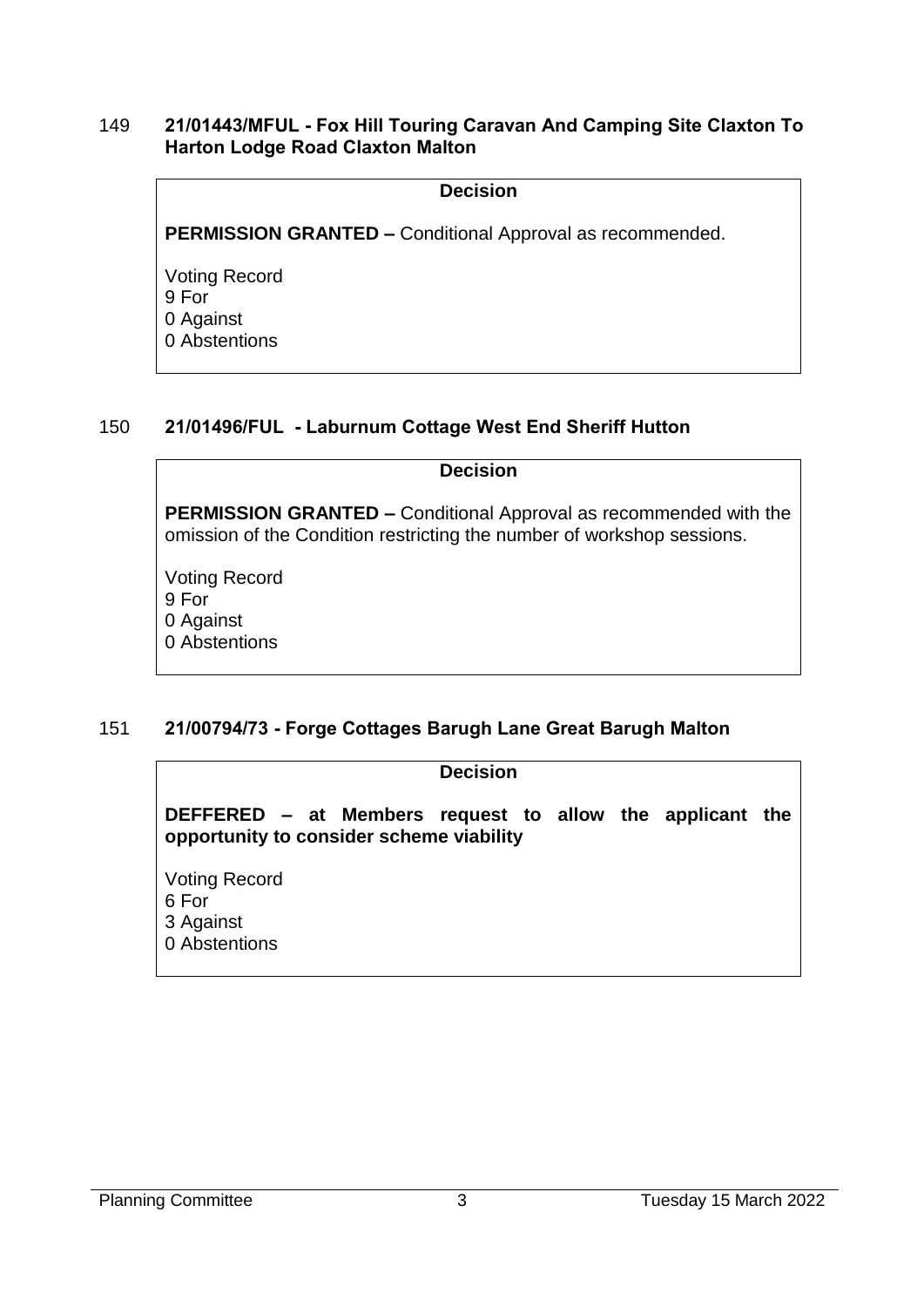# 152 **21/01046/HOUSE - 20 The Mount Malton**

#### **Decision**

**PERMISSION GRANTED –** Conditional Approval as recommended.

Voting Record 8 For 0 Against 1 Abstentions

In accordance with the Members Code of Conduct, Councillor Andrews declared a personal, non-pecuniary but not prejudicial interest.

Councillor Bailey left the meeting 20:12

# 153 **21/01499/FUL - Dogh Main Street Welburn Malton**

### **Decision**

**PERMISSION PART GRANTED/ PART REFUSED –** Part Conditional Approval as Recommended/ Part Refusal subject to a condition to secure a scheme of safety measures associated with the use of the outdoor seating on the service road in consultation with the Local Highway Authority.

Voting Record 6 For 2 Against 0 Abstentions

In accordance with the Members Code of Conduct, Councillor Cleary declared a personal, non-pecuniary but not prejudicial interest.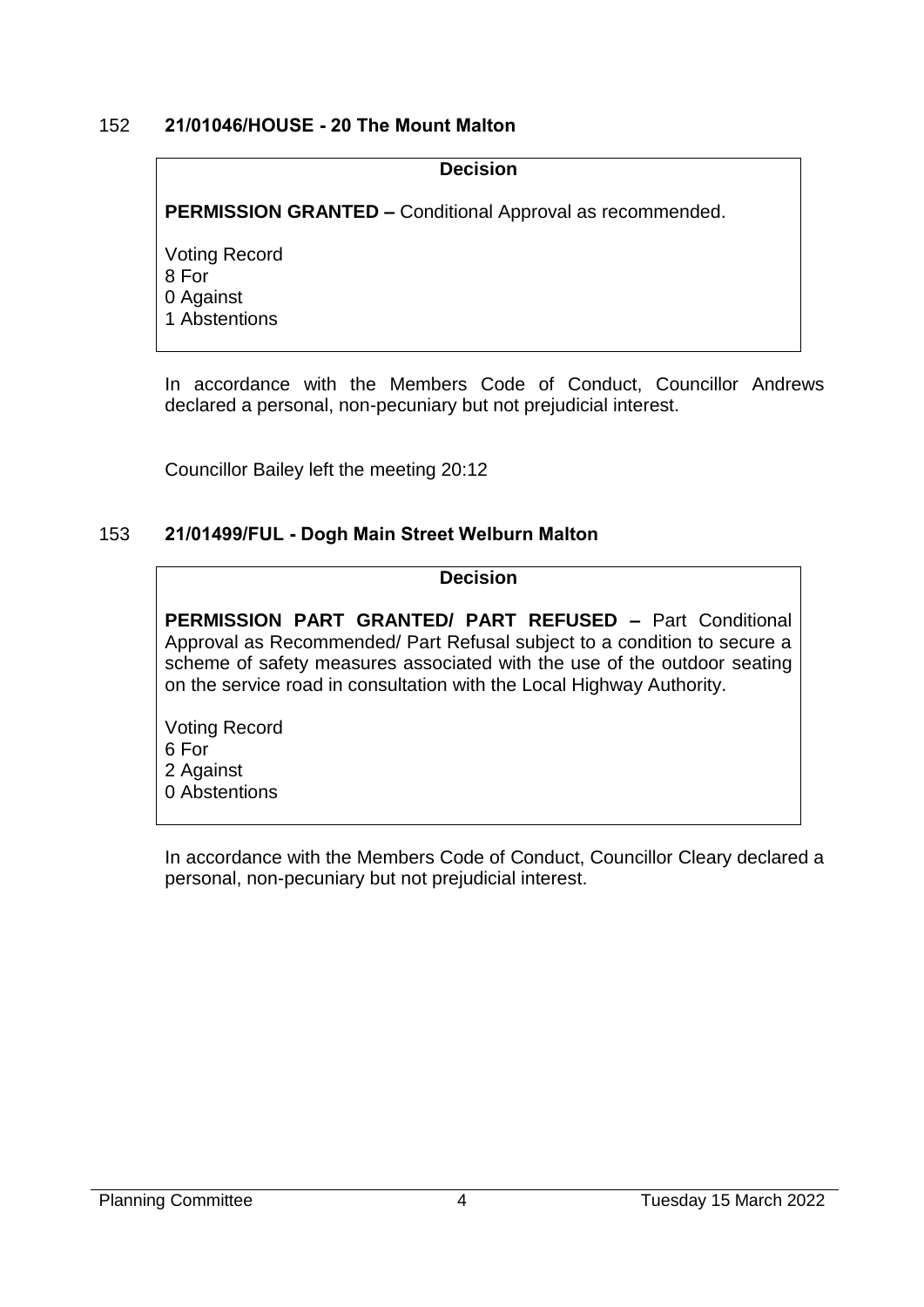### 154 **21/01590/73A - Dogh Main Street Welburn Malton**

#### **Decision**

**PERMISSION GRANTED–** Conditional Approval as recommended subject to an additional condition with regards to delivery hours.

Voting Record 8 For 0 Against 0 Abstentions

In accordance with the Members Code of Conduct, Councillor Cleary declared a personal, non-pecuniary but not prejudicial interest.

# 155 **21/01594/FUL - Beckside Cottage Thorpe Lane Ampleforth**

**Decision**

**PERMISSION GRANTED–** Conditional Approval as recommended.

Voting Record 7 For 1 Against 0 Abstentions

Councillor Brackstone left 21:31

# 156 **22/00067/HOUSE - 1 Thornton Heights Thornton-Le-Dale Pickering**

**Decision**

**PERMISSION GRANTED–** Conditional Approval as recommended

Voting Record 7 For 0 Against 0 Abstentions